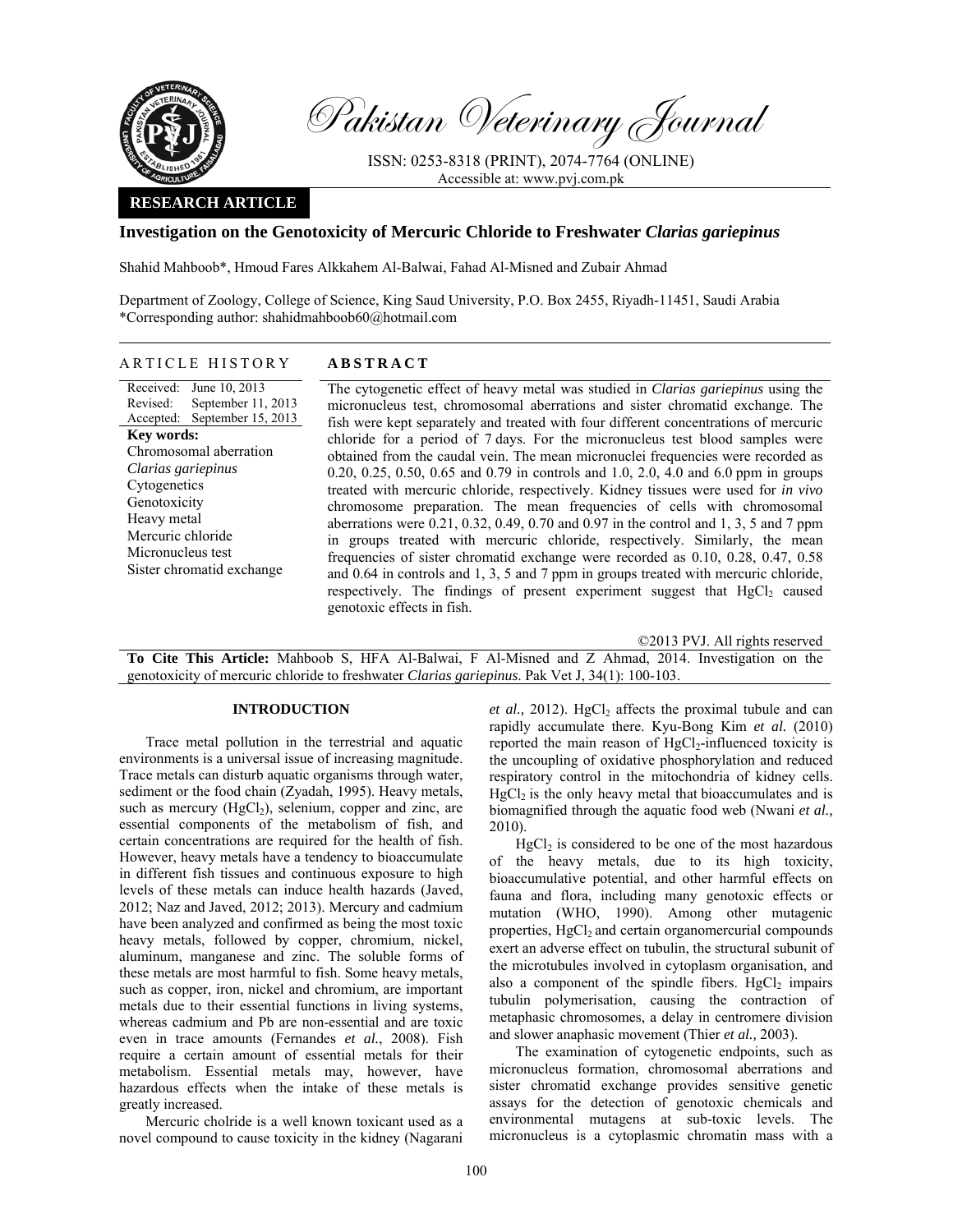small nucleus that is created from a lagging chromosome in the anaphase stage is due to some structural and/or numerical chromosomal aberrations in the cells uring mitosis (Parveen and Shadab, 2012). Binucleation is an indicator of abnormal cell division due to blocking of cytokinesis. This abnormal cell division is considered to result in a genetic imbalance in the cells, potentially leading to carcinogenesis (Tolga Cavas *et al.*, 2005). An increasing interest in genotoxicity due to water pollutants has guided to develop various biological tests for detection and identification of environmental toxicants (Güner and Muranlı, 2011). Bombail (2011) stated that micronuclei (MN) count can serve as an indices of chromosome aberration and non- functioning of spindle in mitosis. The advantages of the micronucleus test are its simplicity, reliability, and sensitivity. This test is widely employed to assess the biological impacts of aquatic pollutants. Fish are a suitable model for monitoring aquatic genotoxicity is their ability to metabolise xenobiotics and accumulate pollutants (Grisolia and Corderio, 2000). Mohamed *et al.* (2008) analysed the cytogenetic damage by measuring the chromosomal aberration in the gill cells under the influence of Cu and Pb in *Oreochromis niloticus*. Mahrous and Abdou (2001) reported that water pollutants caused significant changes

in chromosomal structures and centromeric attenuation in *Oreochromis niloticus* and *Clarias lazera.* Parveen and Shadab (2011) studied the effects of malathion on *Chana punctatus* using the micronucleus test. Ecotoxicological potential of *Clarias gariepinus* due to its diverse division and accessibility round the year, easy handling in aquaria/wet laboratories, easy collection of blood by noninvasive and its 32 well-distinguished diploid chromosomes consider this species an excellent biological model for pollution studies (Kumar *et al.,* 2010).

Our study therefore aimed to investigate and evaluate the effect of different concentrations of mercuric chloride on *C. gariepinus* through a piscine micronucleus test, a chromosomal aberration test and sister chromatid exchange, which is considered to be the first biomarker for the effects of water pollution on fish.

## **MATERIALS AND METHODS**

**Experimental protocols:** In the present study, live, healthy and disease-free *C. gariepinus* (weight: 28.50±1.5 g; total length 6.8±1.05 mm) were collected from an unpolluted commercial fish farm. Fish were brought to the laboratory in a large oxygenated box. After disinfection with a dip of  $2\%$  KMnO<sub>4</sub> solution, the fish were allowed to acclimatize to in large fiber tanks (210  $cm \times 120$  cm  $\times 2$  cm) for 30 days. In the laboratory, the fish were held in  $100 \mathrm{L}^{-1}$  glass aquaria  $(120 \text{ cm} \times 45 \text{ cm} \times 80 \text{ cm})$  supplied with tap water for acclimatization for a period of 30 days at 22.0±1.0°C. The physico-chemical characteristics of the tap water were determined using the methods described by the APHA (1998). The water was renewed every day to remove fecal matter and a 12 h photoperiod was continued during the experimental period. The fish were fed with commercial feed (35% crude protein mixture of fish meal, soybean meal, sesame oil cake in a 1:1:1 ratio) daily during the acclimatization period. A minimum of 12 fish per

treatment with three replicates were exposed to each concentration of HgCl<sub>2</sub>  $(1.0, 3.0, 5.0, 5.0, 7.0, 7.0, 7.0)$  for 7 days. One group of 12 fish was maintained as a control group.

**Nuclear abnormalities:** The method described by Ayllon and Garcia-Vazquez (2000) for the piscine micronucleus test was used. The bearing of micronuclei and nuclear changes, manifested as changes in the normal elliptic shapes of the nuclei, were considered nuclear abnormalities and scored together. Differences in the frequencies were tested using the  $\chi^2$  test.

The method described by Fenocchio *et al.* (1991) was used for chromosome preparations with short-term cultures of kidney cells. The mitotic index was worked out by evaluating the number of cells in metaphase out of a total of 2 000 cells. The mean and standard error values were calculated using Sigma Stat Software (Jandel Scientific Software- Version 4.0: 2008 integrated with Sigma Plot 11, San Jose, California, USA).

A sister chromatid exchange assay was performed using the method of Perry *et al.* (1974). Metaphase spreads were observed under a bright field microscope to ascertain the quality of staining. Sister chromatid exchanges (SCE's) were scored for each individual chromosome.

**Statistical analysis:** The obtained data were described as the mean±SD and using Student's t-test (two-tailed) with the help of SPSS 18 (Statistical Package for the Social Sciences, University of Bristol, UK). The level of significance was set at P<0.05.

## **RESULTS AND DISCUSSION**

A total of 4 000 cells was scored for each group to examine the micronuclei. The mean frequencies of micronuclei (MN) in *C. gariepinus* were recorded as 0.20, 0.25, 0.50, 0.65 and 0.79 in the control group, 1.0, 3.0, 5.0 and 7.0 ppm mercuric chloride  $(HgCl<sub>2</sub>)$ , respectively. The micronucleus frequency was increased with rise in the concentration of mercuric chloride in all the experimental groups (Table 1). The numbers of micronuclei were increased significantly in the fish treated with 3, 5 and  $7$  ppm of  $HgCl<sub>2</sub>$  in comparison to the control fish. There was a non-significant difference in the controls and the group treated with 1.0 ppm (low dose) mercuric chloride. Figures 1 and 2 shows the dose-dependent increase in the frequency of MN in renal erythrocytes and in peripheral blood lymphocytes. The micronucleus test (MNT) in fish erythrocytes has been employed extensively to study the genotoxic effects of different mutagens. Furthermore, the morphologically alterations detected in erythrocytes serves as an index of cytotoxicity. Porto *et al.* (2005) found significantly higher mean frequencies of MN in *Prochilodus nigricans* (detritivorous), *Mylossoma duriventris* (omnivorous) and *Hoplias malabaricus*  (piscivorous) from the Madeira River compared to the frequencies observed in the same species in the Solimões River. The Madeira River has been highly impacted by artisanal gold mining areas that used mercury during the amalgamation process; mercury being the most significant toxic metal present in this environment,both quantitatively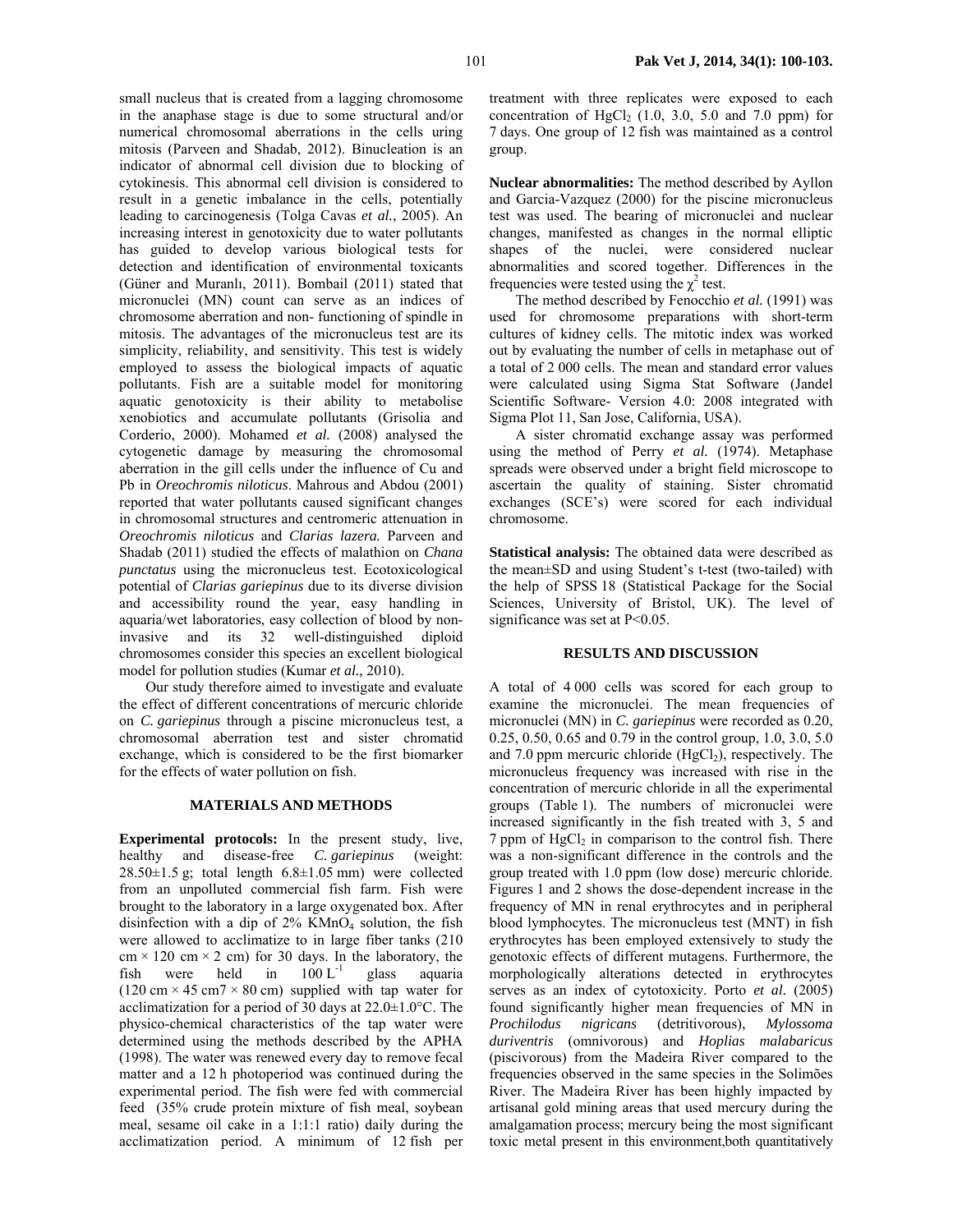and qualitatively. In addition, the mean frequencies of MN in piscivorous species have been shown to be almost fivefold higher in the detrivorous and/or omnivorous species (Porto *et al.,* 2005). Nagarani *et al.* (2009) reported micronuclei formation under the influence of HgCl<sub>2</sub>. They observed that micronuclei formations varied significantly with exposure concentrations. The MNT has been employed successfully in various fish species to detect mutagenic changes caused by aquatic pollutants (Pantaleao *et al.*, 2006). Our results gave similar results to those obtained by Nagarani *et al.* (2009) and Parveen and Shadab (2012). They concluded that the micronucleus assay is a one of the monitoring tools for the examination of the effects of water pollution in fish. The frequencies of micronuclei may vary with season, type of pollutants engaged and species of fish. It is opined that the kidney may be the vital tissue for erythropoiesis and filtration in *C. gariepinus*. Authors are of the opinion that fish on exposure to  $HgCl<sub>2</sub>$  have caused damage in erythrocytes and move from the kidney into the blood, then they are discharged from the hemocatheresis tissues. Therefore, in the present study it was an effort to demonstrate the micronucleus frequency was noted in renal and in peripheral blood erythrocytes. The increase in the micronuclei frequency with an increase in the concentration of mercuric chloride. The findings of our study reinforce the evidence of mercury genotoxic action in fish. Porto *et al.* (2005) have proposed that some chemical mutagens are responsible for producing genotoxic effects in fish. Behavioural changes were noticed in the *C. gariepinus* during the experimental succeeded by death which was probably due to the toxic effect of mercuric chloride which might be mediated by disturbances in the nervous and the enzyme system of the fish which affected the respiratory function and is responsible for activities of vital organs. Our findings confirmed those of Nagarajan *et al.* (2009).

A significant dose-dependent increase (P<0.05) in clastogenic damage was observed in *C. gariepinus* in all groups treated with mercuric chloride. Table 2 gives a summary of the results of chromosomal aberrations as the mean frequency of cells with aberrations. The recorded values of this index were 0.21, 0.32, 0.49, 0.70 and 0.97 in controls, 1.0, 3.0, 5.0 and 7.0 ppm mercuric chloride  $(HgCl<sub>2</sub>)$ , respectively.

The mean frequencies of sister chromatid exchange observed were 0.10, 0.28, 0.47, 0.58 and 0.64 in control, 1.0, 3.0, 5.0 and 7.0 ppm mercuric chloride, respectively (Table 1). The values depicted a significant increase (P<0.05) as compared to the control fish. Fishes are easily affected by a change in their habitat and can be used as a model animal in detection potential risk combined with pollution in aquatic environments (Lakra and Nagpure, 2009). The mitotic spindle displays a key function in the formation of micronuclei. Fishes can respond to mutagens at a low concentration of toxicants in a manner similar to higher vertebrates. DNA repair has been reported to be slower in fish than in mammals. Therefore, fishes might be used as scouting or spotter species for the detection of genotoxic compounds in the aquatic habitat and the risk of these pollutants to human health. Metallic compounds that are found in wastewater may deposit in different organs in animals and can significantly modify plant and fish biomass production. Most of the toxicants that induce genotoxic effects have been observed to form reactive oxygen species

**Table 1:** Sister chromatid exchange and micronuclei frequency induced by mercuric chloride in *Clarias gariepinus* 

|                  |           | ⊷                |          |                  |  |
|------------------|-----------|------------------|----------|------------------|--|
| Treatment        | Total SCE | <b>SCEs</b>      | Total MN | Micronuclei      |  |
| (ppm)            | count     | scored           | count    |                  |  |
| Control          | 20        | $0.10+0.02$      | 400      | $0.20 \pm 0.02$  |  |
| $\overline{1.0}$ | 56        | $0.28 \pm 0.05*$ | 500      | $0.25 \pm 0.06$  |  |
| 3.0              | 84        | $0.47 \pm 0.09*$ | 1000     | $0.50 \pm 0.07*$ |  |
| 5.0              | 106       | $0.58 \pm 0.11*$ | 1300     | $0.65 \pm 0.09*$ |  |
| 7.0              | 128       | $0.64 \pm 0.12*$ | 1580     | $0.79 \pm 0.11*$ |  |

Sister chromatid exchange (SCE) and micronuclei (MN) were search out of 300 metaphases and 4000 cells/group, respectively. Values (mean±SE) bearing asterisk in a column differ significantly (P<0.01) than control.



**Fig. 1:** Micronucleus in renal erythrocytes in *Clarias gariepinus* 



**Fig. 2:** Micronucleus in peripheral blood erythrocytes in *Clarias gariepinus* 

(RO) as well as electrophilic free-radical metabolites that interact with DNA to induce consequential changes. It has been suggested that mercuric chloride is a clastogen and may induce stress in fish at higher concentration. Malla and Ganesh (2009) reported the cytogenetic and tissue toxicity of mercuric chloride with higher doses in *H. fossilis*. They further mentioned that  $HgCl<sub>2</sub>$  stress has caused the different chromosomal aberrations including fragments and acrocentric associations and along with histopathological changes in *H. fossilis*. It has been proposed that during the trace metal treatment, electrophilic ions and radicals are produced, that interacts with nucleophilic sites in DNA and resultantly caused to chromosomal aberration and other associated DNA damage. The present study showed that mercuric chloride is a clastogenic chemical that induces various chromosomal abnormalities and increased the frequency of micronucleated cells in fish. Thus it can be successfully used as a biomarker for monitoring water pollution.